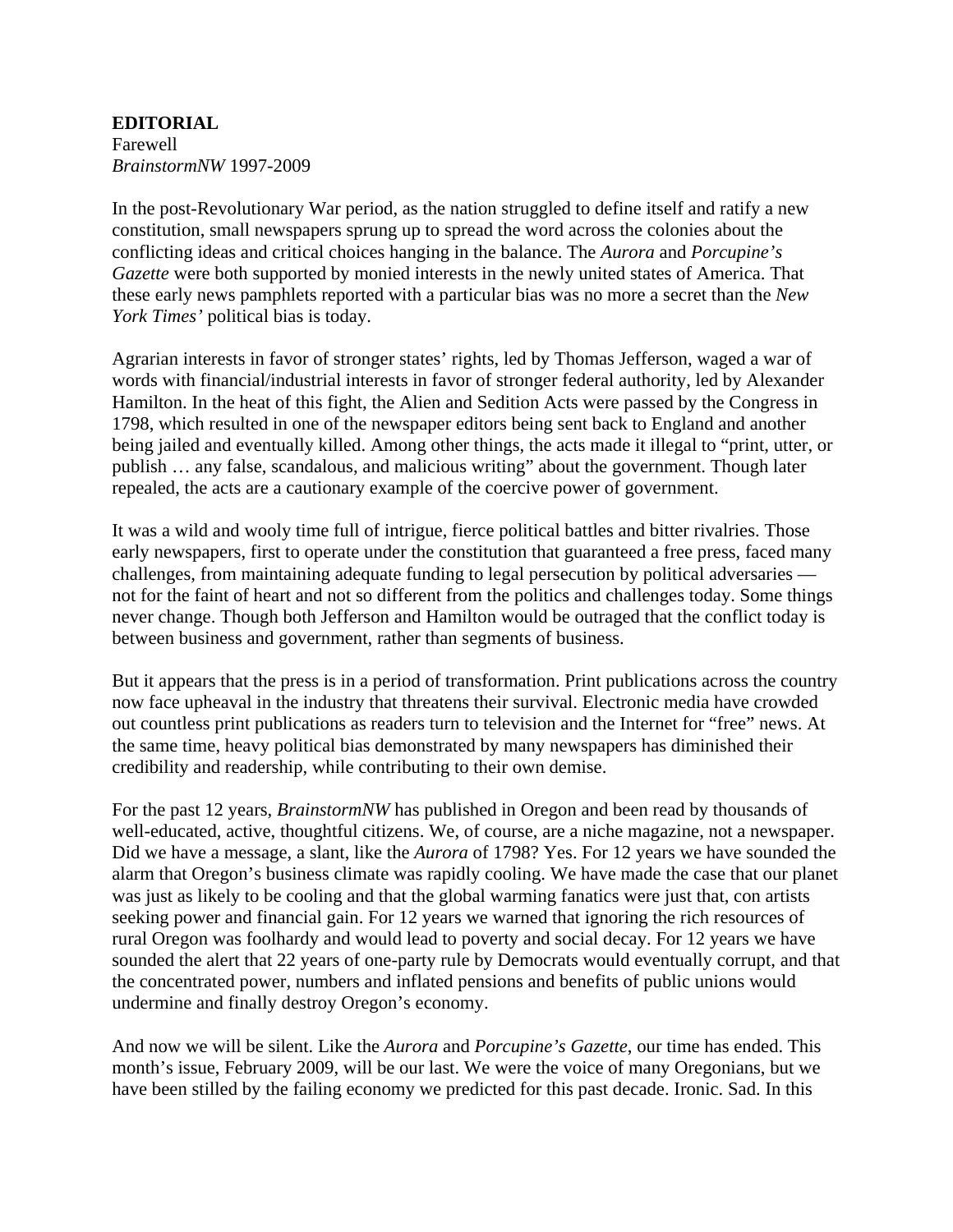instance it has been less than gratifying to be right. But given that a pro-business publication in Oregon is a bit more of a rare hothouse orchid than an old growth Doug fir, it is not surprising that we could not weather the economic and political firestorm. Still, for our writers, editors and readers, the loss of this 12-year endeavor is painful.

At *BNW* we have always believed that our region needed a stronger private sector. We also have always believed, unlike those in state and local government, including and especially our governor, that business and government are not entrepreneurial partners. Rather, they have separate roles to play. Business creates wealth, and government provides services. In Oregon, business organizations and government leaders often spread what we believe to be a false message: that business and government, working together as equal partners, will grow the economy. We believe, in regard to wealth creation, that the private sector is the engine and the government is the caboose. That is our system, and if we are to recover more quickly from present economic troubles, that should be the federal and state emphasis — getting the private sector healthy again so that it can lead.

Like any small business, publishing a magazine for 12 years has been work, but it also has been a lot of fun. We like to think that we've had our share of editorial successes during that period. In 2001, Willamette Industries Chairman of the Board Bill Swindells used the pages of *BNW* to open the bidding with Weyerhaeuser during the hostile takeover. In another issue we called for the resignation of University of Oregon President Dave Frohnmayer because he allowed Phil Knight's money for the expansion of Autzen Stadium to be blocked. We also helped State Sen. Vicki Walker begin to unmask Neil Goldschmidt by exposing the intimidation she suffered when she questioned his confirmation as chair of Oregon's Higher Ed Board. We chronicled the sometimes contentious, contrasting visions between Vera Katz and Gert and Tim Boyle over Portland's economic future. We provided a forum where then-chairman of the Governor's Council of Economic Advisors Ralph Shaw, Schnitzer Steel Industries Chairman Ken Novack, and Sen. Mark Hatfield could voice their concerns over OHSU's reckless use of public money to create a bio-tech neighborhood in Portland's South Waterfront. We called out a poorlyresearched study published in *Science* magazine by an OSU graduate student using U.S. Forest Service funds to argue that salvage logging the Biscuit Fire would actually inhibit forest recovery. No one else in Oregon would have printed those stories. *No one.* 

Of course, when you make a career arguing against the prevailing orthodox — in other words an unapologetic pro-business position — there will be harassment from the establishment. And there was. The editor and the publisher of *BNW* both suffered a few good licks from Gov. John Kitzhaber's Department of Justice who reported them for investigation to the IRS and from Oregon Secretary of State Bill Bradbury over a possible election violation during the 2006 gubernatorial race between Gov. Kulongoski and Republican Ron Saxton. And like the editors of the *Aurora* and the *Porcupine*, we knew better than to rely on the law to protect us, especially in the highly partisan political environment of blue Oregon.

Editorial victories and troubles aside, as we prepare to exit Oregon's civic stage, the condition of Oregon's economy deeply concerns us. It's sad, even painful, to see the state hurting so badly in ways that easily could have been avoided. There's a ski resort in rural southern Oregon that might have brought 1,000 jobs that was never built because only 32 of 34 endangered species